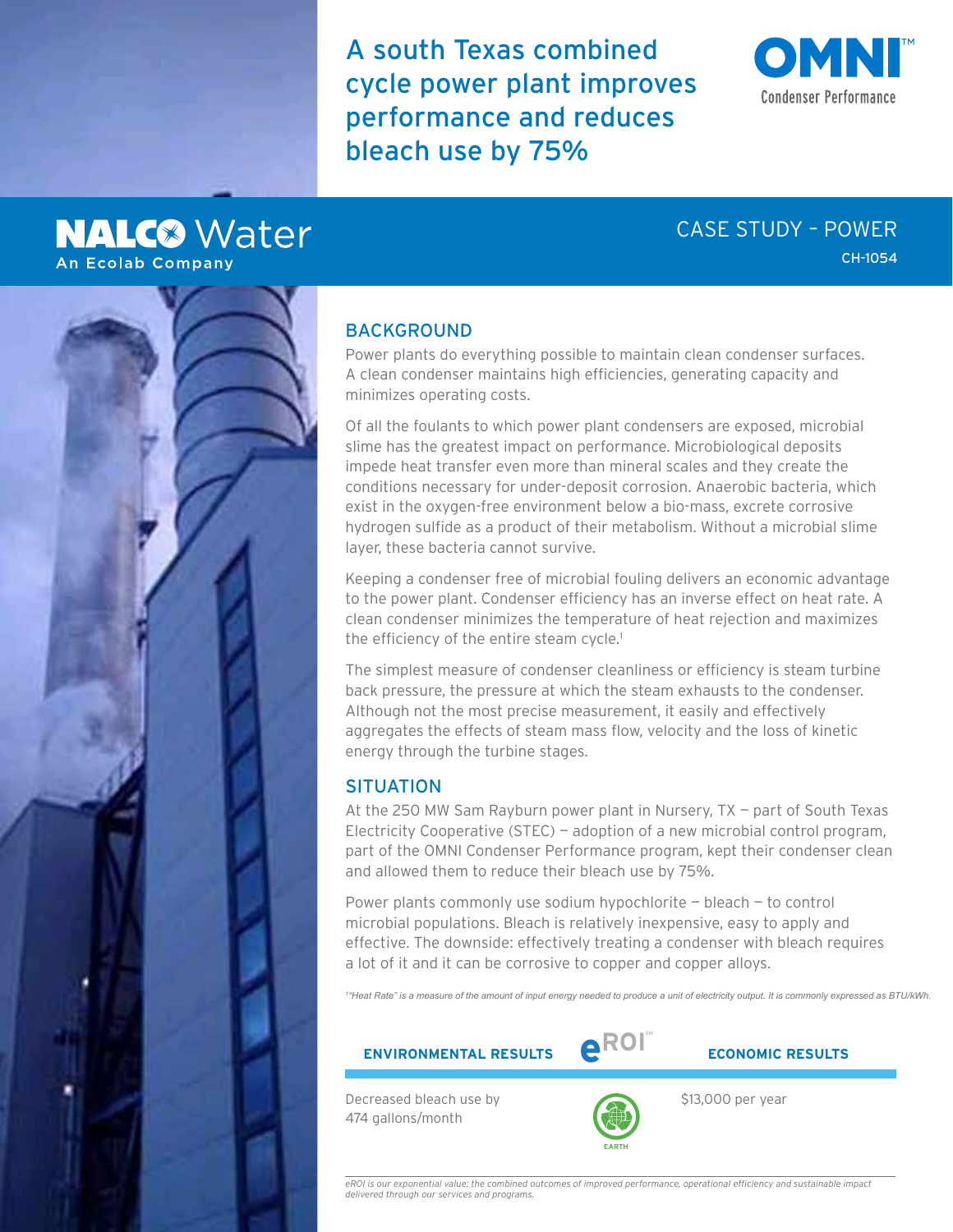

Condenser Temperature (back pressure)

**Figure 1** *– a wavelength measurable by one channel* 

### **SOLUTION**

STEC plant management encourages projects that reduce operating costs and increase plant efficiency. Implementation of Nalco Water's 3D TRASAR® Bio-Control, part of the OMNI Condenser Performance program, was one of those projects. The goals: reduce oxidant use, control copper corrosion and maintain a clean condenser.

3D TRASAR Bio-Control uses fluorescence to measure microbial activity, detect changes and take appropriate, automatic corrective action. A reagent — called a bio-reporter  $-$  is added to the recirculating cooling water. It fluoresces at a wavelength measurable by one channel of the six-channel modular fluorometer installed in a 3D TRASAR controller.

Every respiring organism produces, as a product of its metabolism, an enzyme, dehydrogenase, which reacts chemically with the bioreporter. The reacted form fluoresces at a new wavelength. A second fluorometer channel measures the reacted form of the bio-reporter and the rate at which it changes.

By comparing the concentrations and rate changes of the two fluorescent species, 3D TRASAR Bio-Control applies oxidant to control microbial populations. By responding to changes in microbial activity as they happen, 3D TRASAR Bio-Control delivers better control performance than conventional control techniques.

# RESULTS

Baseline data collection took place from the latter half of 2006 through the first half of 2007. Bleach consumption averaged 635 gallons per month (2,404 liters per month). Its application was managed based on manual pump adjustments based on wet chemistry tests.

3D TRASAR Bio-Control was first implemented in August 2007. Bleach use dropped to 95 gallons per month. Fearing the technology was not performing as promised, control was shifted back to manual while equipment and operational data were inspected. No variation from prior performance was noted and no microbial fouling was observed in September. In October 2007, control was switched back to 3D TRASAR Bio-Control. Over the next nine months, bleach usage averaged 161 gallons per month, a 75% reduction over prior usage.

Condenser back pressure served as the key performance metric during this period. As shown in Figure 3, condenser performance remained steady, even with the significant reduction in bleach usage.

# **CONCLUSION**

Reducing bleach consumption, from 635 gallons/month to 161 gallons per month, at a cost of \$2.30/gallon, represents a savings of \$13,000 per year. The cost of 3D TRASAR Bio-Control is about \$1,000/year.

ROI = Incremental Savings - Incremental Investment <sub>x 100</sub> Incremental Investment

\$1,000  $ROI = \frac{$13,000 - $1,000}{x,100}$ 

ROI = 1200%

*2 STEC uses chillers to reduce the CT compressor inlet air temperature. The chillers have coppertubed refrigerant condensers that are on the same cooling circuit as the surface condenser.*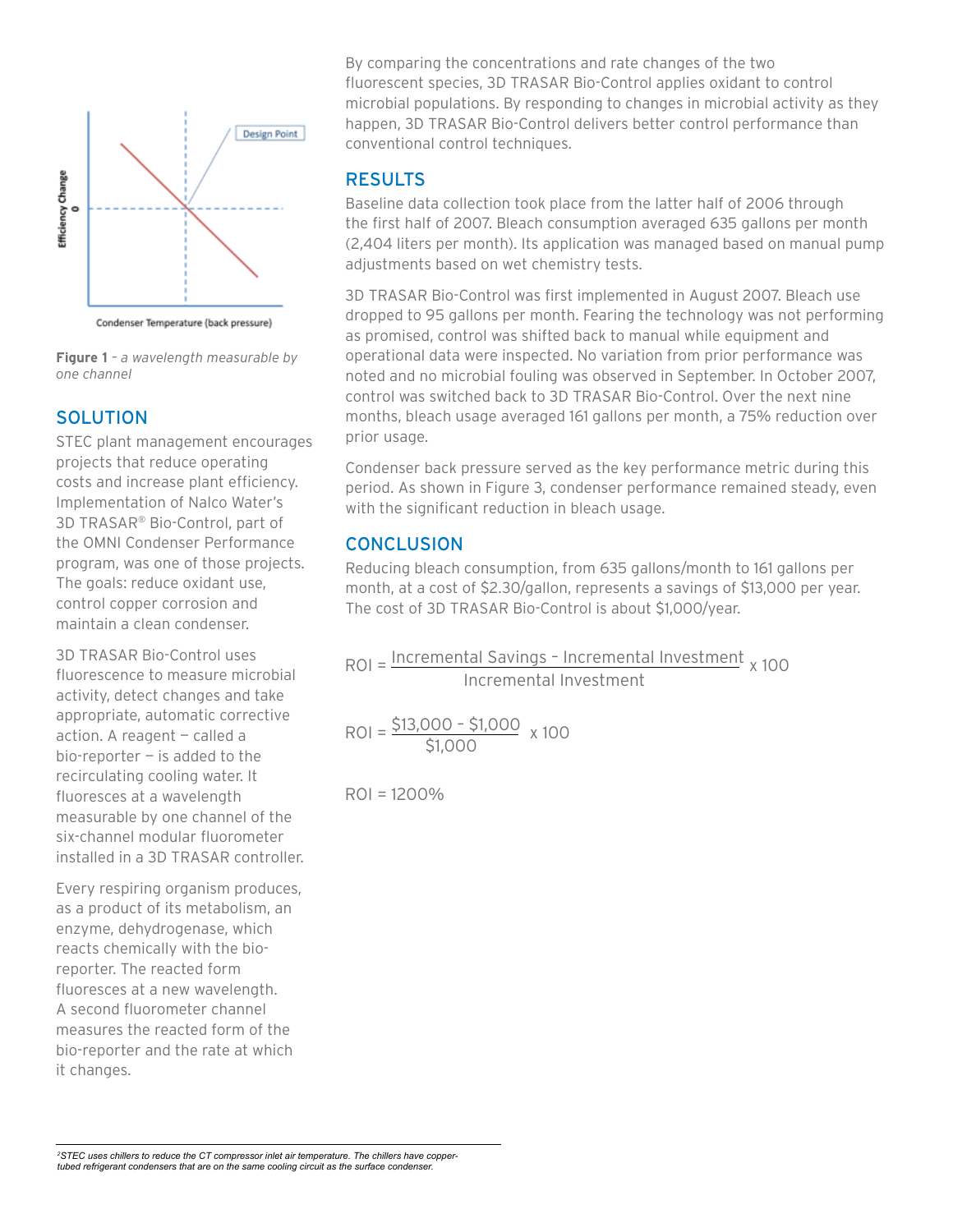

**Figure 2** *– 3D TRASAR Bio-Control delivered equivalent microbial control, but required 75% less oxidant.*



**Figure 3** *– Variance from Design Back Pressure is the difference between the measured back pressure and the design back pressure. There was no measurable change in performance after implementation of 3D TRASAR Bio-Control, indicating that better control of the oxidant delivered equivalent results at a lower oxidant concentration.*